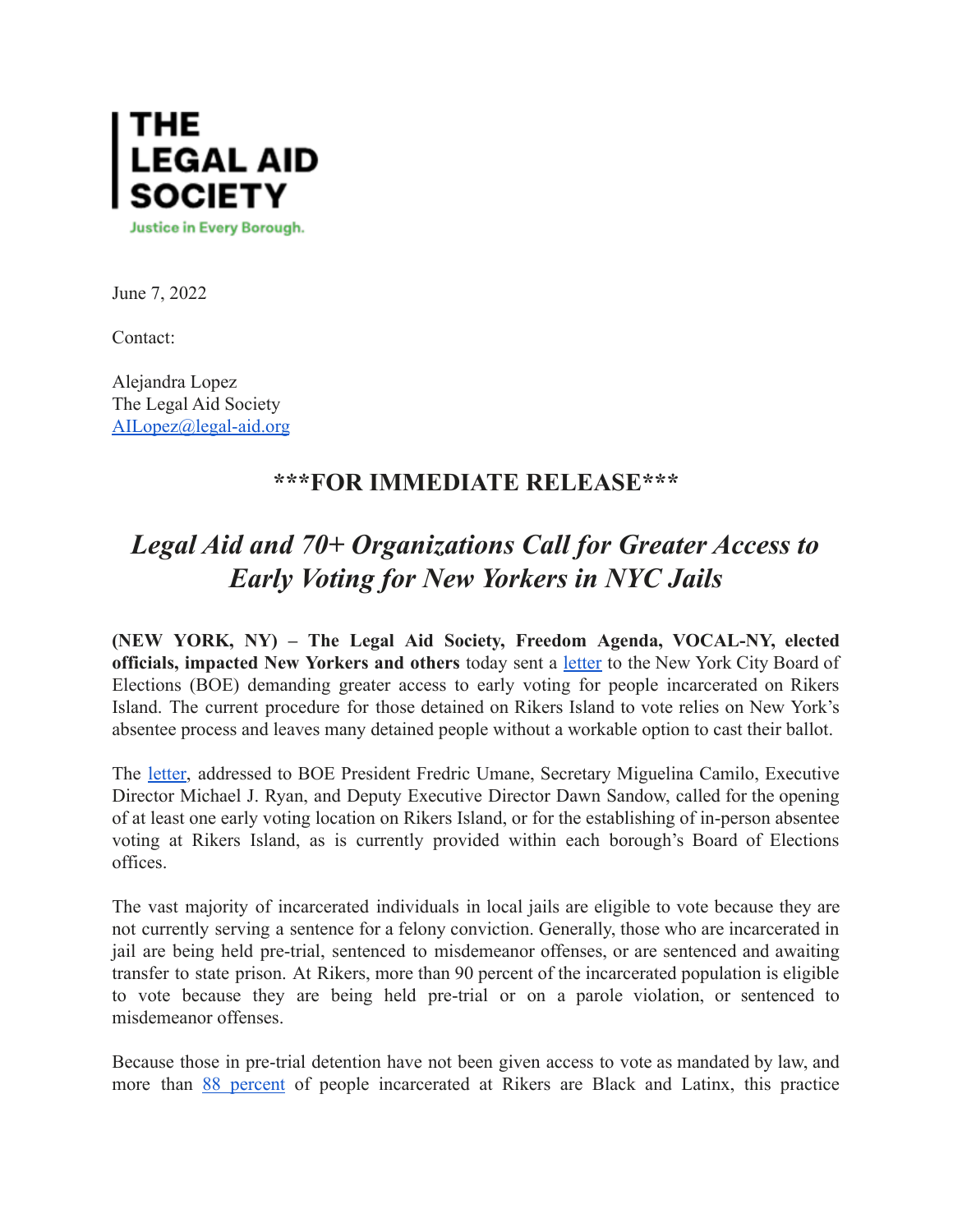effectively lowers voter participation in communities of color and disproportionately impacts people in those communities.

A complete list of the organizations that signed the letter can be viewed [here](https://legalaidnyc.org/wp-content/uploads/2022/06/Letter-to-Board-of-Elections-Signed-by-Electeds-and-Community-Organizations.pdf).

The letter states:

*New Yorkers who are currently detained and awaiting trial or serving time for a misdemeanor have a legal right to vote, but the Department of Corrections reliance on absentee voting leaves a window of time where the newly detained cannot vote. New Yorkers who plan to vote absentee are required to submit their application to receive a ballot more than two weeks before election day. Those who are detained at Rikers after that deadline are, currently, left with no option to cast their ballot -- despite their legal right to "adequate and equitable access" to the vote. Bringing early voting locations to Rikers Island would offer those detained after the absentee application deadline an opportunity to vote. It would also provide a much easier option for all people housed at Rikers to participate in elections.*

According to New York State law, all voters should have equal access to early voting. The [Law](https://www.nysenate.gov/legislation/laws/ELN/8-600) states that "Polling places for early voting shall be located so that voters in the county have adequate and equitable access." The law further states that "all voters in each county shall have one or more polling places at which they are eligible to vote throughout the early voting period on a substantially equal basis."

Despite this legal mandate, those detained on Rikers effectively do not have access to any early voting site. The lack of early voting access leaves thousands of eligible voters without the option to vote early – the only option to vote in person for those who are currently incarcerated.

"Our clients and all those incarcerated at Rikers who are eligible to vote – a whopping 90 percent of the detained population – have the legal right to vote and must be granted early access to cast their ballots come election time," said **Anthony Posada, Supervising Attorney of the Community Justice Unit at The Legal Aid Society.** "By refusing to establish early voting locations, the BOE is blatantly disenfranchising an entire population of eligible voters. We call on BOE to immediately open these voting sites at Rikers Island."

"Incarcerated individuals should not have any of their rights preemptively removed, including the right to vote. Upholding the voting rights of people in detention must be a crucial part of our fight to secure the rights of all voters, especially as we consider the disproportionate impact of detention on communities of color. We join our partners to demand equal and unfettered access to the ballot for people in pre-trial detention. Our democracy doesn't work unless we all have an equal opportunity to participate in it, " said **Cesar Z. Ruiz, Attorney and EJW legal fellow (Sponsored by the Lavan-Harris Family) at LatinoJustice PRLDEF.**

"Our right to vote should never be impeded, nor should barriers be put into place that restrict a person's voting rights, as they did in the Jim Crow south, whether it is someone in the